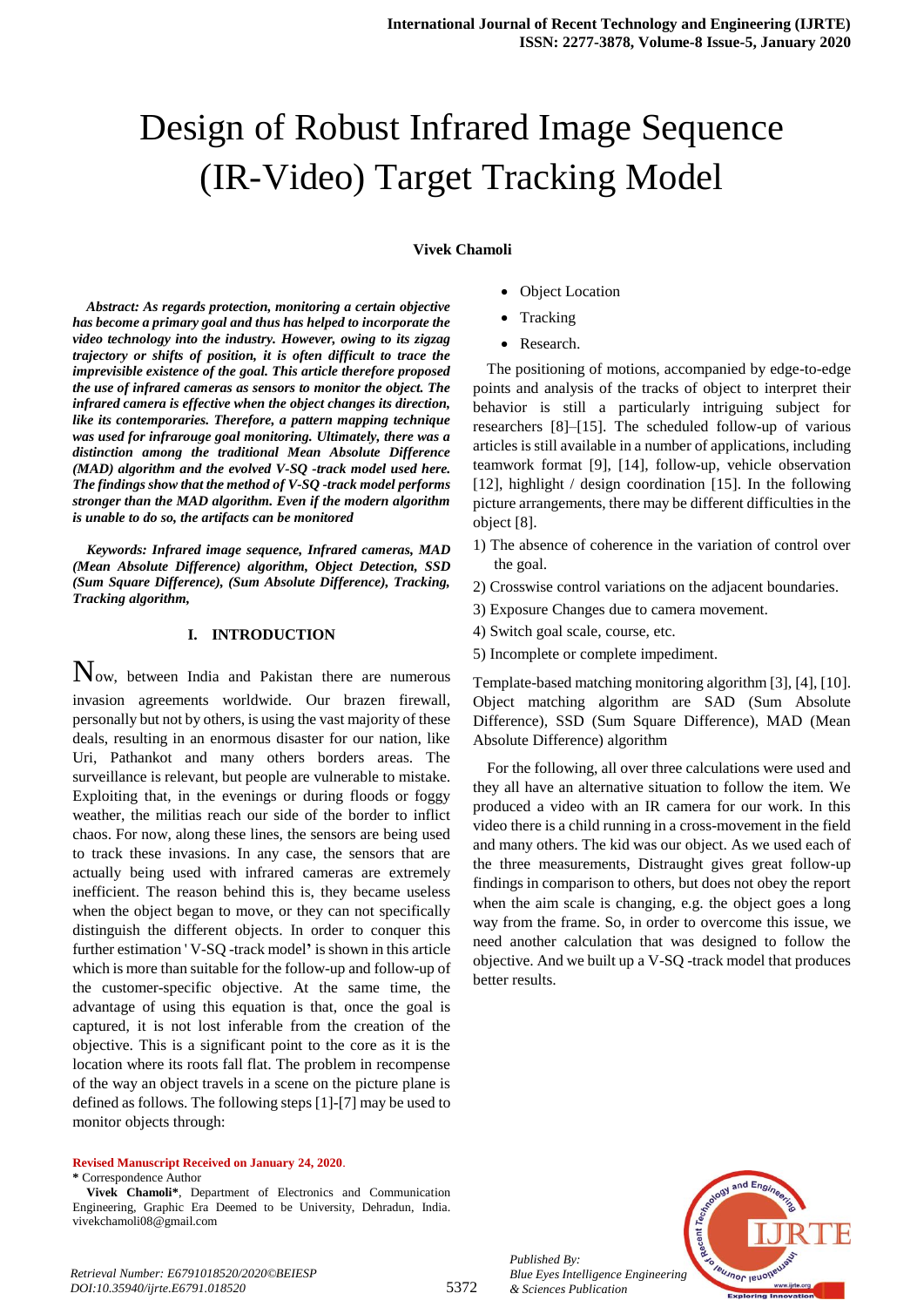## **II. V-SQ -TRACK MODEL**

An important parameter is a purpose of using the template to guide the function of estimation. Eq.1 supplies the V-SQ algorithm calculation's approximation capacity:

$$
r(l,m) = \sum_{v=0}^{\infty} \sum_{v=0}^{u-1} \sum_{c=0}^{y_l-1} {im(m+c, l+v)^2 \over temp(c+yt, v+zt)^2} \Bigg] (1)
$$

Where, *im (c, v)* = is the initial frame that extracted from the videotape and temp  $(c, v)$  is the prototype extract from initial frame image.

The weighted distance factor function is given after Eq 2 and the weighted similarity metric is proposed

$$
D(g,h) = \sqrt{\sum_{l=1}^{g} \sum_{m=1}^{h} \left(\frac{g}{2} - l\right)^2 - \left(\frac{h}{2} - m\right)^2} (2)
$$

This is known as weighted factor function:

$$
w(l,m) = \frac{1 - 0.05 \times (Dv)^2}{Dv_{\text{max}}}
$$
 (3)

where,  $Dv = D (g, h)_{im} - D (g, h)_{temp}$ .

The value of the exceeded weight  $=$  center of the corresponding field is given by eq. 3

Lower weight  $=$  corner weight.

The weighted factor further multiplied with the eq. 1 as shown in eq.

$$
r(l,m) = \sum_{v=0}^{\infty} \sum_{v=0}^{v-1} \sum_{c=0}^{v-1} \left[ \frac{im(m+c, l+v)^2}{temp(c + yt, v + zt)^2} \right] \times w(l,m)
$$
 (4)  

$$
V - Sq(l,m) = \frac{r(l,m)}{2 \times r_{\text{max}}}
$$
 (5)

Eq 5 provides a V-SQ -track model for tracking for final measurement function.

# *A. Tracking objects with the V-SQ -track model*

Stages for the tracking the object:

| chance that        | Stage 1: Initially read the video and check the quantity of the casing in the video on the off |
|--------------------|------------------------------------------------------------------------------------------------|
|                    | $\text{tmax}$ t [t is the casing number of ongoing picture, tmax = greatest estimation of t ]  |
| goto stage 2       |                                                                                                |
| else               |                                                                                                |
| goto stage 9       |                                                                                                |
|                    | Stage 2: Subsequent to perusing the video, the reference outlines remove from the video.       |
|                    | Stage 3: Presently select the item or a layout.                                                |
| article.           | Stage 4: In the wake of choosing the item we conjecture the inquiry territory around the       |
| on the casing.     | Stage 5: Gap into squares pixel by pixel by pixel development for looking through the item     |
|                    | Stage 6: Presently figure the contrast among squares and the format.                           |
|                    | Stage 7: Applying V-SQ following calculation on the casing and update it                       |
|                    | Stage 8: For the following casing go to stage 5                                                |
|                    | Stage 9: When tmax=t [tmax =t; shows that the present casing is the end frame]                 |
| End the procedure. |                                                                                                |



**Fig.1 flowchart for the V-SQ-track model**

## **III. RESULT**

Several tests were produced to test the algorithm for monitoring. First of all, we remove frame 1 (fig 2a), then pick a prototype and then three template scenarios balanced in order to track the entity are performed in the picture series (fig.2(b)): The following are:

- 1. In the first scenarios we don't update any prototype in the frames.
- 2. In second scenarios we updated frames with Mean Absolute Difference algorithm.
- 3. In third scenarios we used our model 'V-SQ -track model for updating in the frames.



**(a) (b) Fig. 2 (a) initial frame from the videotape (b) tracking object (prototype)**



*Published By:*

*& Sciences Publication*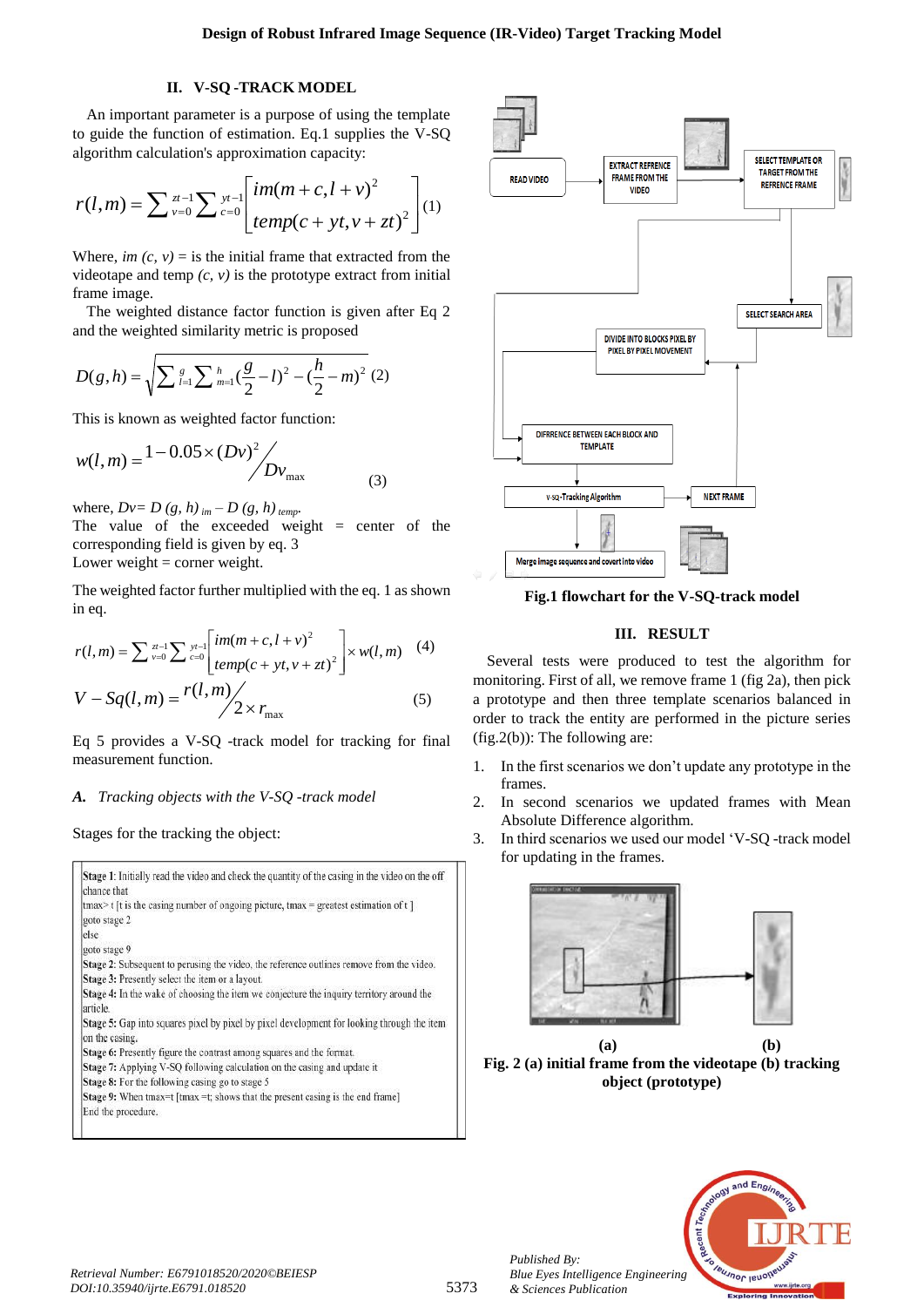### *A.* **Results for first scenarios we don't update any prototype in the frames**



**Fig. 3 Results for first scenarios we don't update any prototype in the frames**

In Figure 3 above, the indicator missed the object (frame 45) when no template update was used because in that form, the aim contrasts the prototype in every frame taken from the frame of reference 1.

## *B.* **Results for second scenarios we updated frames with Mean Absolute Difference algorithm.**

The findings above fig. 4 see that when utilizing prototype modifications with standard formulas, the indicator watches the object when the object shifts its location. And it preserves the template's new position and further changes. Currently, as seen in frame 145, the pointer is starting to lose the object and see frame 285 & 332 indicator is losing the object. Therefore, in order to solve this problem, we must update the prototype by size and location of the object.





 $(c)$  Frame-90



 $(d)$  Frame-145



(e) Frame-285  $(f)$  Frame- $332$ **Fig. 4 Results for second scenarios we updated frames with Mean Absolute Difference algorithm.**

*C.* **Results for third scenarios we used our model 'V-SQ -track model for updating in the frames**







 $(d)$  Frame-300

 $(c)$  Frame-190





## **Fig. 5 Results for third scenarios we used our model 'V-SQ -track model for updating in the frames**

The result statistic above fig. 5, the new V-SQ -track model gives the improved result and even changes its position and dimensions, as shown in the frame 300 and 360.

## **IV. CONCLUSION**

This article explores the difference between video processing and object tracking sensors. Between current algorithms, software matching and upgrade was included to create a new V-SQ platform of infrarouge cameras instead of traditional cameras. The findings of Section III show that the' V-SQ monitor model' provides significantly better tracking performance of an entity in motion compared with its predecessors (traditional algorithm), and that it shifts its course, too. The world resistance organization can be analyzed using a latest model.



*Retrieval Number: E6791018520/2020©BEIESP DOI:10.35940/ijrte.E6791.018520*

*Published By:*

*& Sciences Publication*